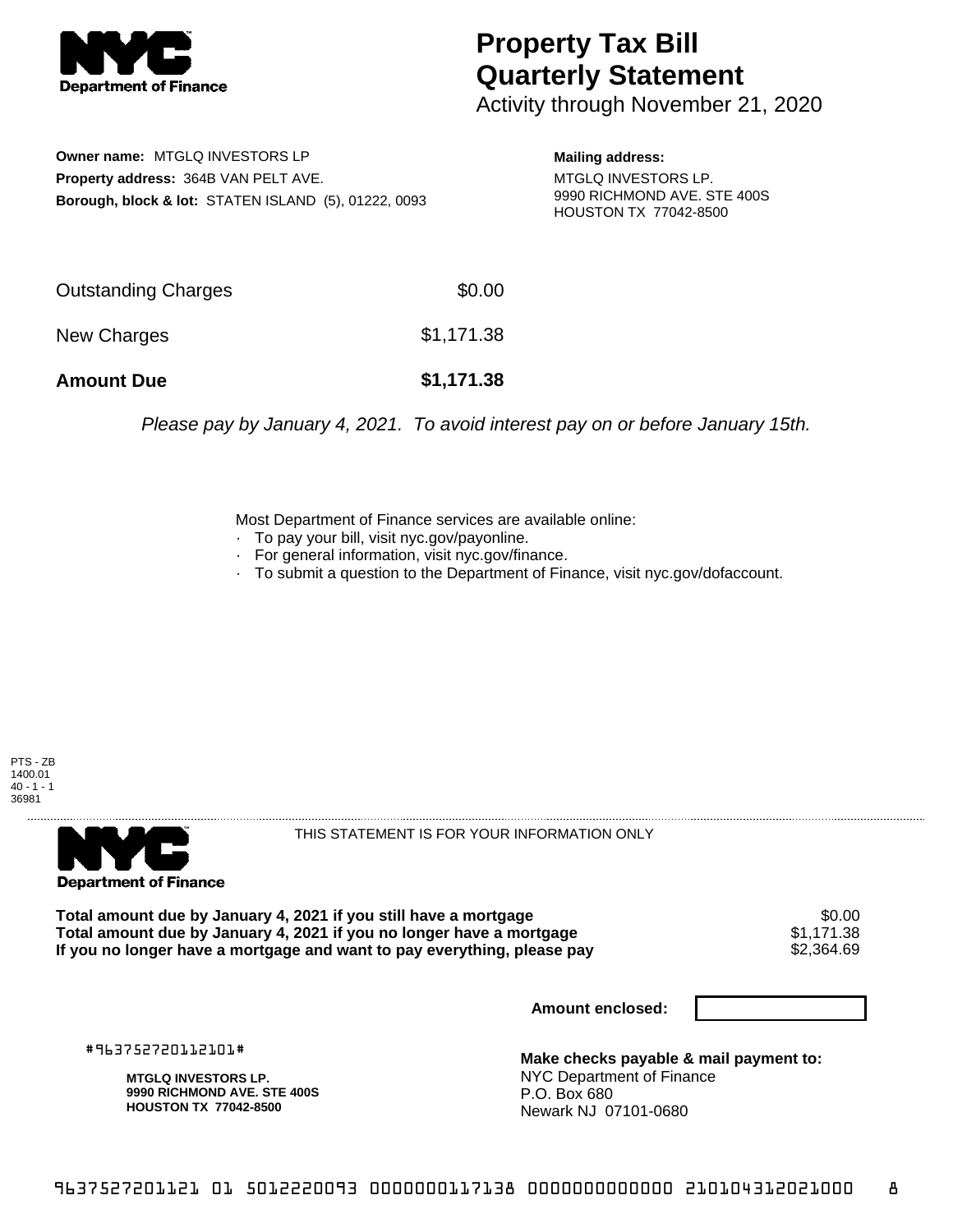

| <b>Billing Summary</b>                                            | <b>Activity Date Due Date</b> |                      | Amount        |
|-------------------------------------------------------------------|-------------------------------|----------------------|---------------|
| Outstanding charges including interest and payments               |                               |                      | \$0.00        |
| <b>Finance-Property Tax</b>                                       |                               | 01/01/2021           | \$1,211.34    |
| Adopted Tax Rate                                                  |                               |                      | $$-13.96$     |
| Payment                                                           | 11/21/2020                    | Sunwest Mortgage     | $$ -26.00$    |
| <b>Total amount due</b>                                           |                               |                      | \$1,171.38    |
| <b>Tax Year Charges Remaining</b>                                 | <b>Activity Date</b>          | <b>Due Date</b>      | <b>Amount</b> |
| Finance-Property Tax                                              |                               | 04/01/2021           | \$1,211.34    |
| Adopted Tax Rate                                                  |                               |                      | $$-13.96$     |
| Total tax year charges remaining                                  |                               |                      | \$1,197.38    |
| If you pay everything you owe by January 4, 2021, you would save: |                               |                      | \$4.07        |
| <b>Overpayments/Credits</b>                                       | <b>Activity Date</b>          | <b>Due Date</b>      | Amount        |
| <b>Credit Balance</b>                                             |                               | 07/28/2020           | $$-13.00$     |
| <b>Credit Applied</b>                                             | 11/21/2020                    |                      | \$13.00       |
| <b>Credit Balance</b>                                             |                               | 07/28/2020           | $$-13.00$     |
| <b>Credit Applied</b>                                             | 11/21/2020                    |                      | \$13.00       |
| <b>Credit Balance</b>                                             |                               | 07/28/2020           | $$-13.00$     |
| <b>Credit Applied</b>                                             | 08/29/2020                    |                      | \$13.00       |
|                                                                   |                               | Total credit applied | \$39.00       |
| Total overpayments/credits remaining on account                   |                               |                      | \$0.00        |

## **Home banking payment instructions:**

- 1. **Log** into your bank or online bill pay website.
- 2. **Add** the new payee: NYC DOF Property Tax. Enter your account number, which is your boro, block and lot, as it appears here: 5-01222-0093 . You may also need to enter the address for the Department of Finance. The address is P.O. Box 680, Newark NJ 07101-0680.
- 3. **Schedule** your online payment using your checking or savings account.

## **Did Your Mailing Address Change?** If so, please visit us at **nyc.gov/changemailingaddress** or call **311.**

When you provide a check as payment, you authorize us either to use information from your check to make a one-time electronic fund transfer from your account or to process the payment as a check transaction.